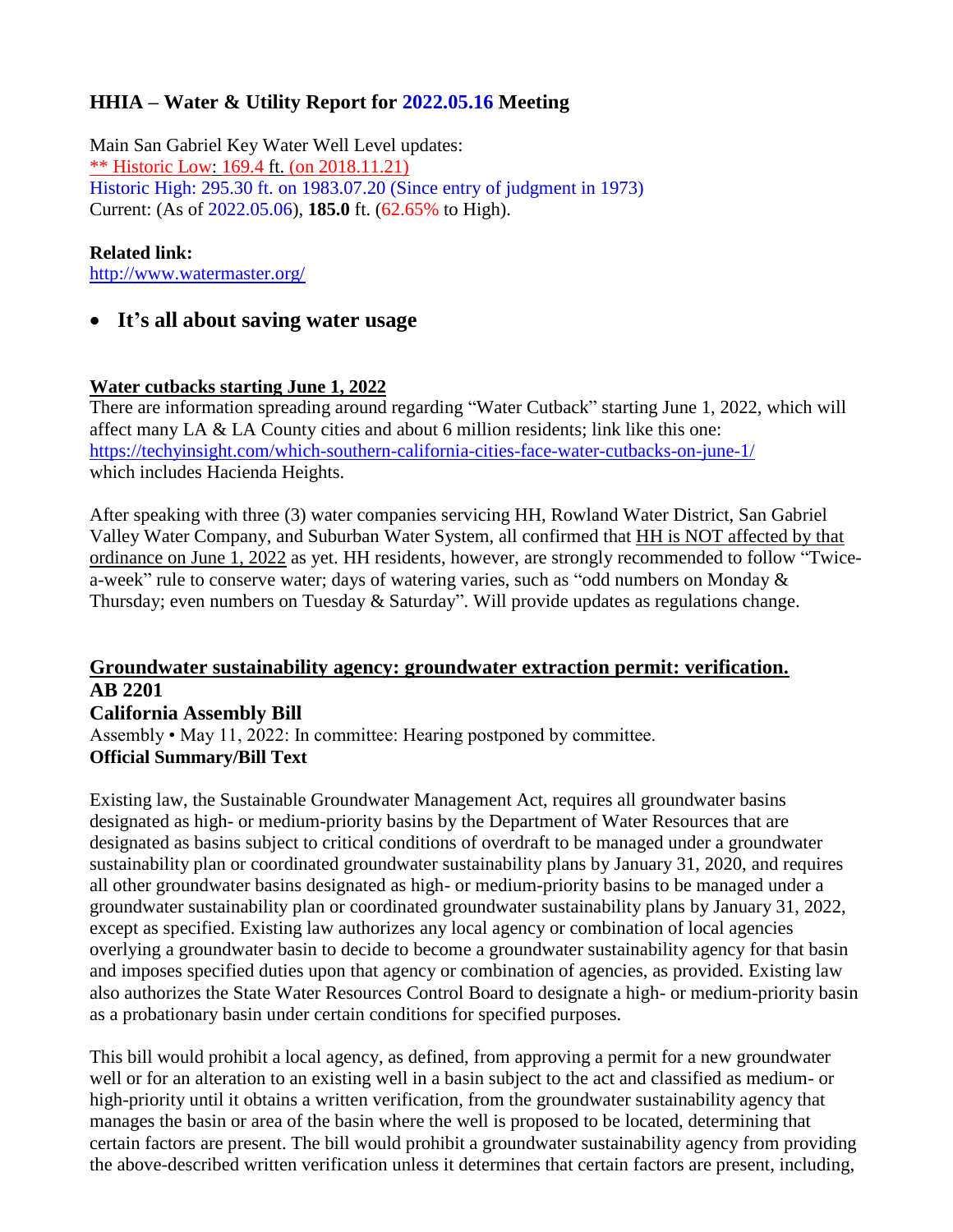but not limited to, that the extraction by the proposed well is consistent with any sustainable groundwater management program established in any applicable groundwater sustainability plan adopted by that groundwater sustainability agency.

The bill would authorize a groundwater sustainability agency to impose a fee upon a local agency that does not exceed the reasonable cost of making the determinations required for a written verification, issuing the written verification, or both. The bill would also require a groundwater sustainability agency to post a notification of the well permit application on its internet website to allow the public to comment on the well permit application for at least 30 days before issuing the above-described determinations. By imposing additional requirements on groundwater sustainability agencies, the bill would impose a state-mandated local program.

This bill would exempt any well that provides less than 2 acre-feet of water annually for domestic use or any well used by a public water supply system from these provisions. The California Constitution requires the state to reimburse local agencies and school districts for certain costs mandated by the state. Statutory provisions establish procedures for making that reimbursement.

This bill would provide that no reimbursement is required by this act for a specified reason. Statutes affected: AB2201: 103 WAT 02/15/22 - Introduced: 103 WAT 03/17/22 - Amended Assembly: 10728 WAT, 103 WAT 04/27/22 - Amended Assembly: 10728 WAT AB 2201: 103 WAT

#### **Related link:**

<https://fastdemocracy.com/bill-search/ca/20212022/bills/CAB00024536/>

#### **State, Federal Agencies Announce Agreement with Local Water Suppliers to Improve the Health of Rivers and Landscapes**

Published Date: 29 Mar 2022 MOU a Key Step in Years-Long Effort to Help Recover Salmon While Protecting Water Reliability

SACRAMENTO – State, federal and local water leaders announced broad agreement today on measures to provide additional water flows and new habitat to help improve conditions in the Sacramento-San Joaquin River Delta watershed.

The memorandum of understanding (MOU) signed today outlines terms for a transformational eightyear program that would provide substantial new flows for the environment to help recover salmon and other native fish, create new and restored habitat for fish and wildlife, and provide significant funding for environmental improvements and water purchases. It also outlines a governance and habitat monitoring framework with clear metrics and goals to allow state, federal and local partners to analyze progress, manage adaptively and decide whether the program should be continued, modified or ended after eight years.

"Since my first days in office, I have sought to reject old binaries and find new solutions to problems – we don't have to choose between healthy ecosystems or a healthy economy, we can choose a path that provides for both," Governor Gavin Newsom said. "This is a meaningful, hard-earned step in the right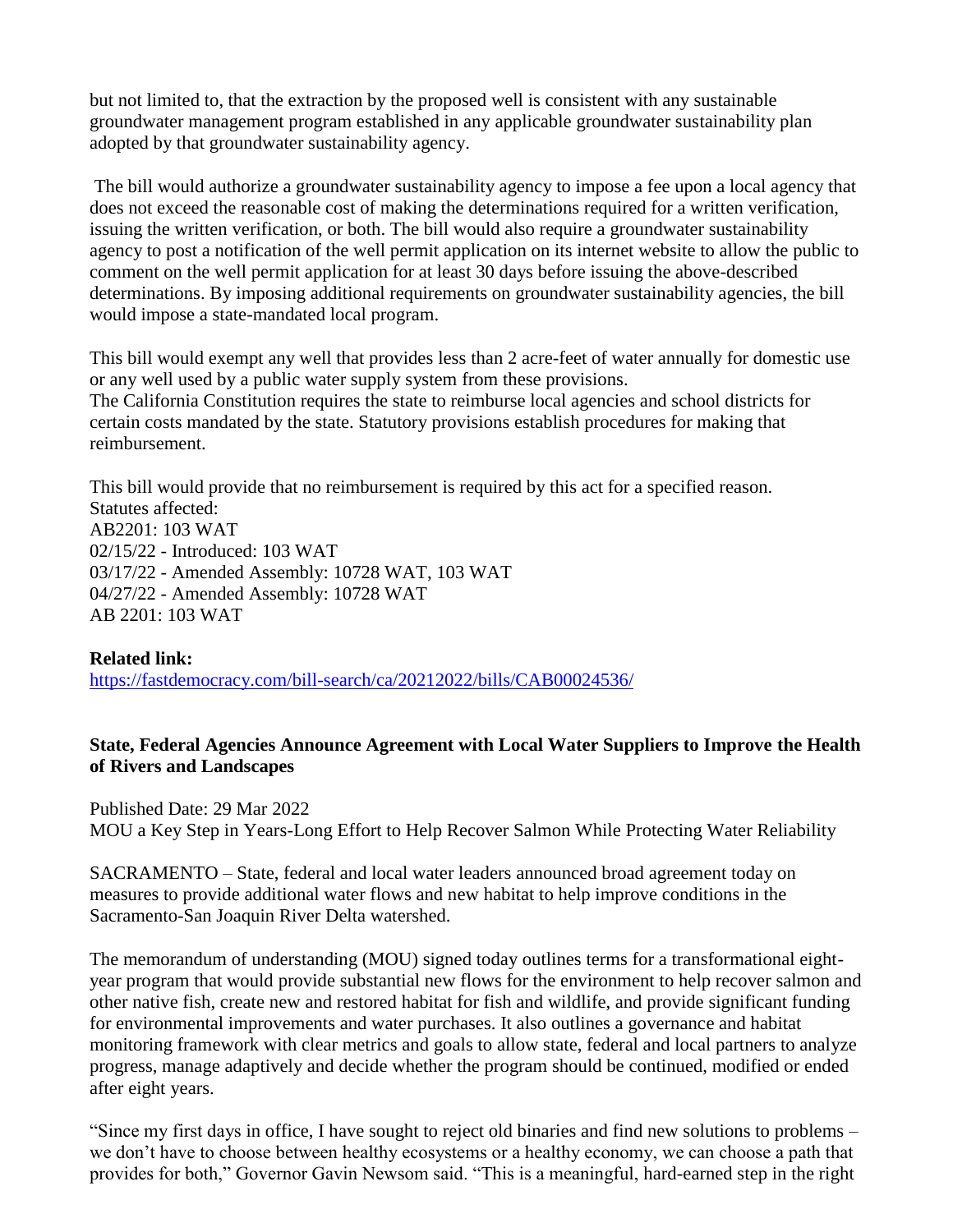direction. I am thankful to our partners on this historic agreement and look forward to continued collaboration as we adapt for the future."

The state has been actively working with local water agencies since 2016 to develop enforceable agreements to provide additional river flows and new habitat to help change the trajectory of declining native fish species. Following the release of a framework document in February 2020, state agencies have continued to work with local water agencies to refine elements of agreements that would enable adaptive, holistic management and deliver environmental improvements more quickly than a regulatory proceeding that would likely be contentious.

"Today's MOU is an important milestone, but there is much work ahead," California Secretary for Natural Resources Wade Crowfoot said. "We're committed to advancing these critical agreements because they hold promise to improve environmental conditions more quickly and holistically than regulatory requirements, while providing more certainty to communities, farms and businesses. The severity of this drought shows us how quickly we need to move and how much we can get done with a mutual commitment to increase flows, accelerate habitat restoration, and learn together what works best so that we can do more of it."

"Extreme weather caused by climate change is wreaking havoc with California's water supplies. By adaptively managing this complex system, the Voluntary Agreements speed up the delivery of additional water and critical habitat," California Secretary for Environmental Protection Jared Blumenfeld said. "This agreement will move us away from 'water wars' of yesteryear, ushering in a new era of collaboration in the battle to fight climate change."

"Today marks a key milestone in California water – a step that symbolizes the importance of working together to address the challenges that come with a changing climate," said Reclamation Regional Director Ernest Conant. "Reclamation welcomes this partnership opportunity to move towards a more comprehensive approach to improving the health of the environment and water supply reliability for the cities, farms, and refuges we serve."

The State Water Resources Control Board is required to update its Bay-Delta Water Quality Control Plan to protect native fish, wildlife and other "beneficial uses" of water, including municipal, domestic and agricultural water supplies.

The MOU signed today seeks to meet those objectives through an integrated program that includes habitat creation, new flows for the environment above existing regulatory requirements, funding for environmental improvements and water purchases, and a new, collaborative science program for monitoring and adaptive management.

Habitat creation would range from targeted improvements in tributaries to large landscape-level restoration in the Sacramento Valley. Improvements include creation of spawning and rearing habitat for salmon and smelt, completion of high-priority fish screen projects, restoration and reactivation of flood plains, projects to address predation, and fish passage improvements.

"Today's action is a major step in significantly improving how we manage our water supplies to support our environment and all Californians," said Jennifer Pierre, general manager of the State Water Contractors. "Our only path forward is together and the VAs create an appropriately sourced governance approach that will allow resource agencies, public water agencies and conservation groups to work together to better balance the environmental and economic needs of our State. We look forward to working with our partners and state leaders to move the VAs forward to achieve reliable water supplies for Californians and our ecosystems."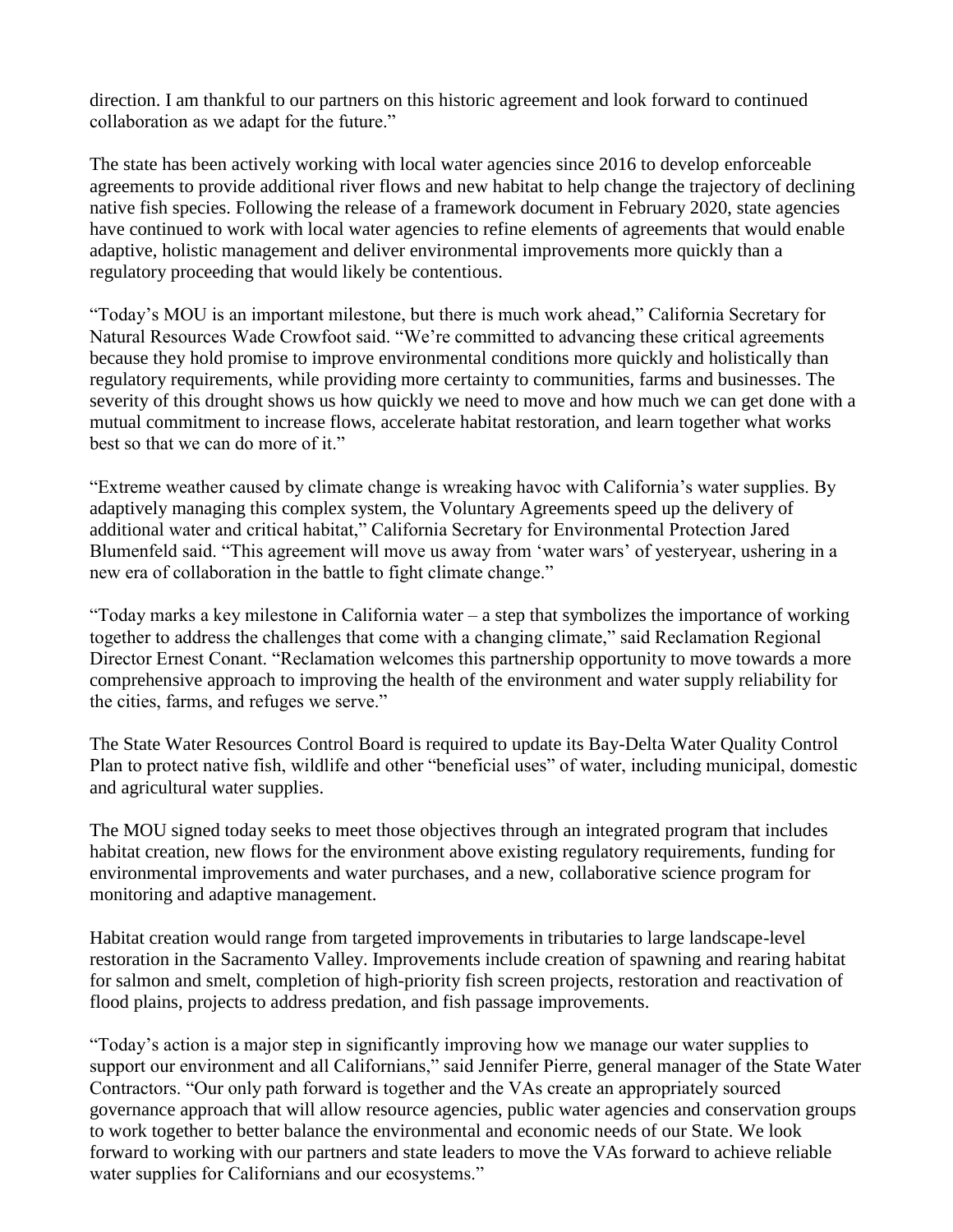"The program advanced today represents a fundamental change in how state agencies, federal agencies, public water agencies, and other interested groups approach efforts to protect the environment and provide water for cities, industries, and farms," said Thomas Birmingham, general manager of Westlands Water District. "This program will take a comprehensive approach to restoring healthy rivers and ecosystems, improving the viability of native fish populations, and providing water supply reliability to communities and farms in nearly every region of the state. This is vitally important to California agriculture, which provides more than two-thirds of the nation's fruits and nuts and more than one-third of the nation's vegetables."

"This is a critical milestone in our joint effort to develop a balanced and holistic watershed-wide approach to address the environmental and water reliability challenges we face in the Sacramento-San Joaquin Delta," Metropolitan General Manager Adel Hagekhalil said. "But this is just the first step. We need to work collaboratively with all of our state, federal, environmental and water agency partners to ensure we have a comprehensive action plan that improves water reliability and delivers real results for the environment."

"We look forward to the new collaborative governance and trust building that will occur through decision-making processes in the agreement, and appreciate the framework to balance beneficial water needs for fish, farms, communities and the environment," said Thad Bettner, general manager of Glenn-Colusa Irrigation District.

"With one of the driest years among the driest decade on record, we have an opportunity to advance a transformational new approach to water management in the Delta and our rivers. Through a process of voluntary agreements, we have a new way of doing business, with a collaborative and innovative spirit to work hard for healthy rivers, farms, and landscapes -- all for the benefit of people, communities, fish and wildlife," said David Guy, president of the Northern California Water Association.

Local water agency managers signing the MOU have committed to bring the terms of the MOU to their boards of directors for their endorsement and to work to settle litigation over endangered species protections in the Delta.

Signatories to the agreement also committed to finalize the following elements:

- Up to 824,000 acre-feet of additional flow to and through the Delta in the ecologically important window of January through June. Target flow volumes vary depending upon how wet or dry a year is, and flows made available under the agreement will be above current regulatory conditions.
- 20,000 acres of additional floodplain habitat.
- 20,000 acres of rice cropland inundated in ways to improve generation of microscopic plants and animals that provide fish food.
- Over 5,000 acres of additional tidal wetlands and associated floodplain.
- Nearly 3,300 acres of additional spawning, and instream and floodplain juvenile rearing habitat.
- A new state multi-disciplinary restoration unit to accelerate permitting and implementation of habitat projects.
- Annual reports informing adaptive management and describing status and trend of native fish populations and whether commitments by voluntary agreement parties are being met.
- Triennial reports and public workshops in years three and six of the agreement to analyze progress.
- A "red," "yellow," or "green" decision by state water quality regulators in year eight to determine if the voluntary agreements are achieving ecological objectives and should be continued, modified, or ended.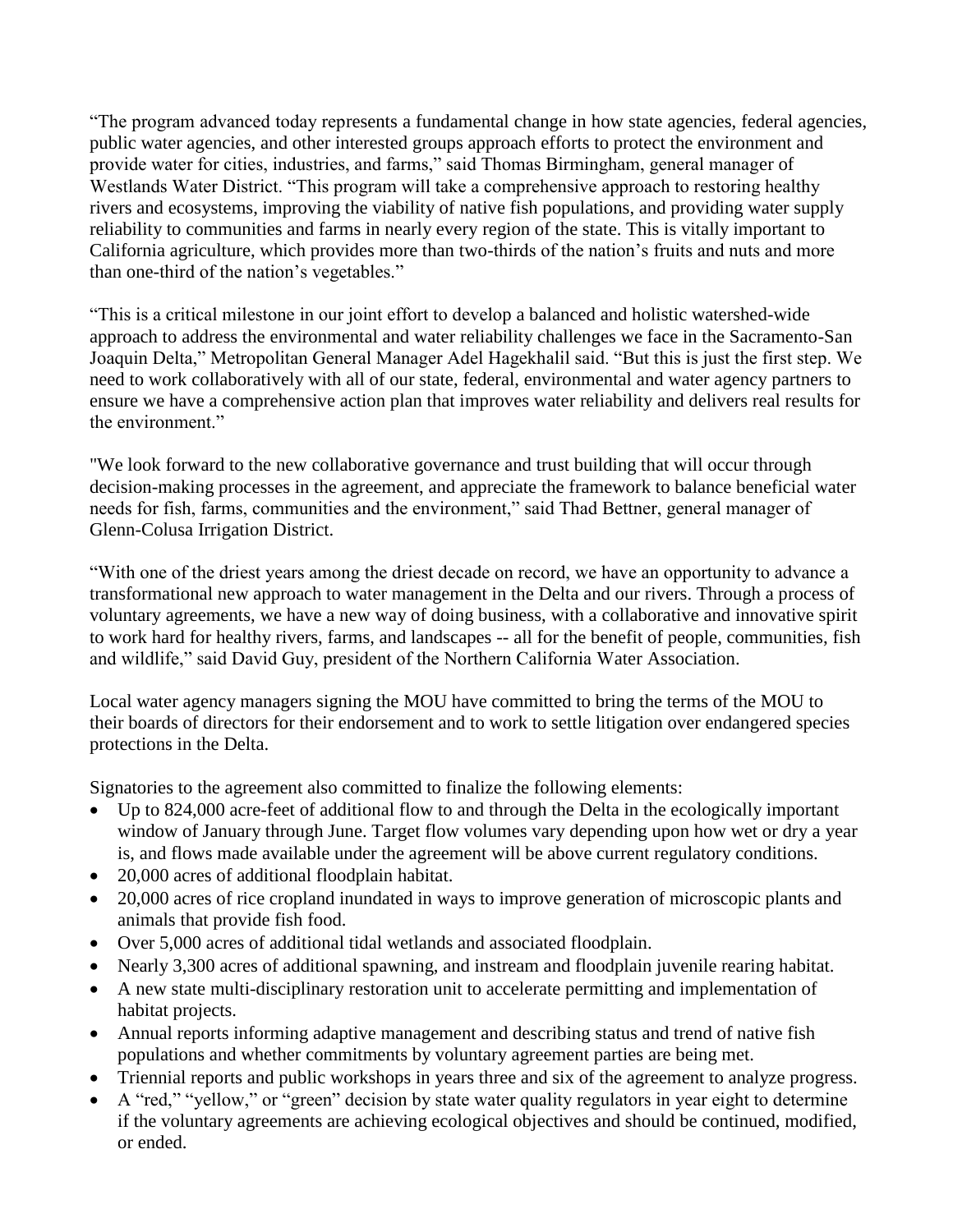Water agencies in the Bay-Delta watershed that do not sign onto the approach outlined in the MOU would need to comply with regulatory requirements established by the State Water Board.

Implementation of the agreements outlined in the MOU is estimated to cost \$2.6 billion, to be shared by water users and the state and federal governments. Water agencies will self-assess fees to support implementation of the voluntary agreements. Water users and the state will make flows available through a combination of reduced diversions, year-by-year purchases of water, long-term or permanent purchase of water, and voluntary fallowing of agricultural or pasture lands.

#### **Related link:**

[https://resources.ca.gov/Newsroom/Page-Content/News-List/Agreement-with-Local-Water-Suppliers](https://resources.ca.gov/Newsroom/Page-Content/News-List/Agreement-with-Local-Water-Suppliers-to-Improve-the-Health-of-Rivers-and-Landscapes)[to-Improve-the-Health-of-Rivers-and-Landscapes](https://resources.ca.gov/Newsroom/Page-Content/News-List/Agreement-with-Local-Water-Suppliers-to-Improve-the-Health-of-Rivers-and-Landscapes)

#### **Continuing drought prompts re-adoption of emergency curtailment regulation in Russian River**

#### **State Water Board revises and renews existing regulation**

May 10, 2022 Contact: Ailene Voisin, Information Officer

SACRAMENTO – With California experiencing one of the driest winters on record and water in the Russian River expected to again reach critically low levels due to a third consecutive year of drought, the State Water Resources Control Board today readopted an emergency regulation authorizing the Division of Water Rights to curtail diversions in Sonoma and Mendocino counties to protect threatened drinking water supplies and migrating fish.

Per the renewed regulation, curtailment orders will be issued based on water supply shortage or when insufficient flows imperil fish in the Lower Russian River watershed. As of May 5, both Lake Mendocino and Lake Sonoma were below 60 percent of storage capacity.

Approximately 2,000 right holders are expected to receive the orders although some might not be directed to curtail their diversions until later in the summer. Water users will be required to track their water availability and curtailment status on the "Curtailment Status List" on the Russian River Drought website.

"Climate change-induced drought conditions are not easing, making it critical that we continue taking actions to protect the state's diminishing water supply," said Erik Ekdahl, deputy director of the Division of Water Rights. "If we didn't issue curtailments last year, Lake Mendocino might have gone completely dry. So, while we understand that curtailments can impose some hardship, failing to maintain sufficient water levels poses potential harm to human health, fish and the environment."

The updated regulation includes a refined water availability method, protections for fish habitat in certain Lower Russian River tributaries and a pathway for a voluntary savings program in the upper watershed that would allow right holders to reduce their water use in lieu of curtailments.

The Russian River starts in Mendocino County and flows 110 miles south through Sonoma County before entering the Pacific Ocean. Water stored in Lake Mendocino, a reservoir north of Ukiah, is released downstream to maintain flows in the upper section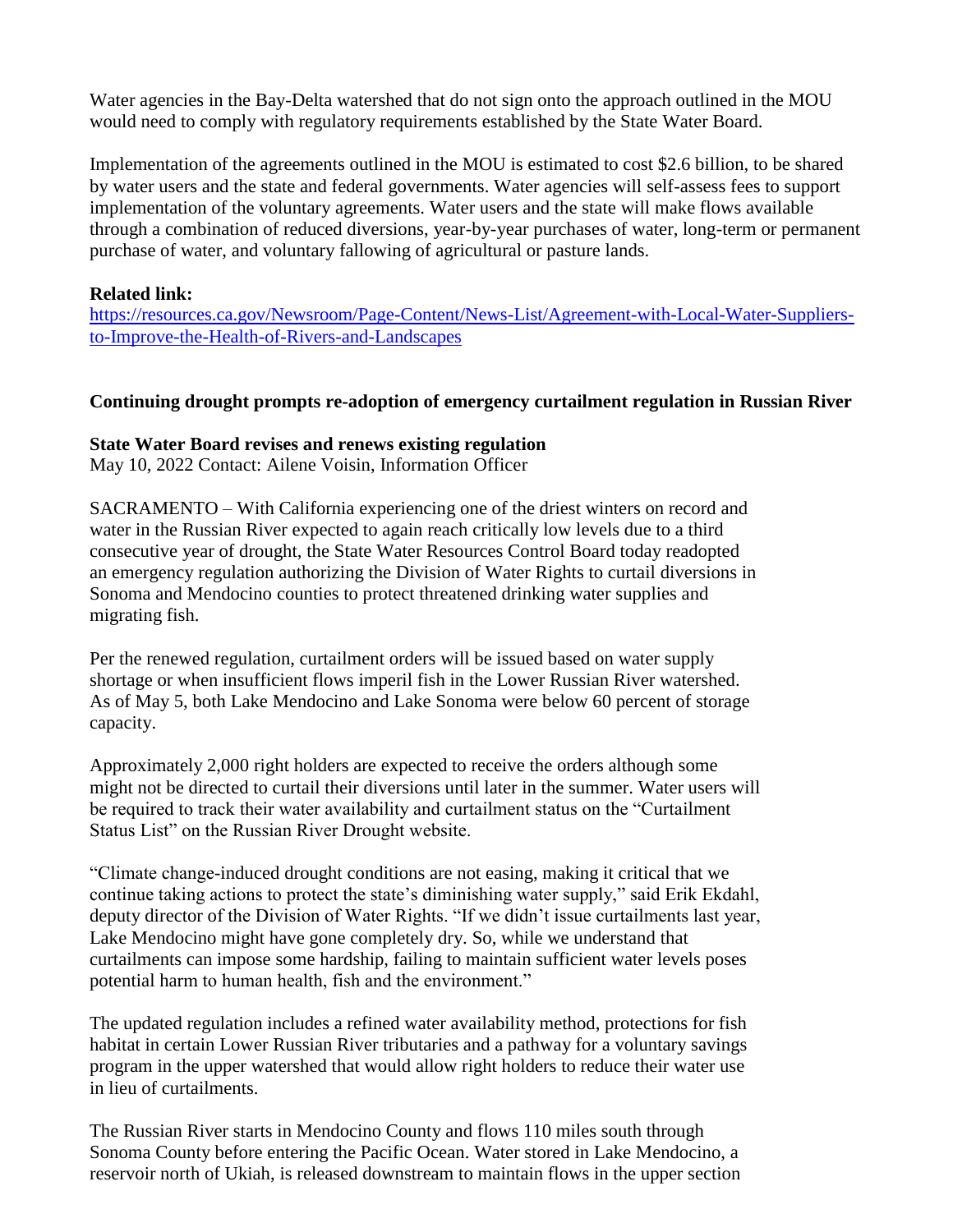of the river. The supplemental water from the lake protects multiple fish species and municipal and agricultural uses and, during drought, accounts for nearly all the water in the river.

Sonoma and Mendocino were the first counties placed under a region-specific drought state of emergency on April 21, 2021, by Gov. Gavin Newsom. To address acute drought impacts, the proclamation called on the State Water Board to consider modifying reservoir releases, limiting and curtailing diversions in the Russian River watershed when necessary to ensure the availability of drinking water.

#### **Related link:**

<file:///C:/Users/Ted/Downloads/pr05102022-russian-river-emergency-curtailment-regs-readoption.pdf>

# **Southern California Gas**

## **Renewable Natural Gas Continues to Flow at SoCalGas Fueling Stations**

## **More than 275,000 metric tons of CO2 emissions avoided over last three years**

May 12, 2022

SoCalGas has renewed our program to supply renewable natural gas (RNG) to all 32 of our fueling stations, along with six in the San Diego area, signing three-year contracts with suppliers U.S. Gain and Element Markets as demand continues to grow.

In April 2019, we began replacing traditional compressed natural gas at fueling stations with RNG to help reduce greenhouse gas emissions and meet California's climate goals. RNG is produced by capturing methane emissions from organic waste materials. Depending on the source of organic waste, RNG can be carbon negative because it captures more greenhouse gases than it emits. Since September 2020, the RNG delivered at the 38 fueling stations is considered carbon negative by the California Air Resources Board (CARB).

The results have been remarkable: RNG delivered at the 38 fueling stations helped avoid approximately 275,000 metric tons of CO2 emissions over the last three years – equivalent to eliminating nearly 31 million gallons of gasoline burned, according to the U.S. Environmental Protection Agency's Greenhouse Gas Equivalencies Calculator.

"Our first three years dispensing RNG at our fueling stations have been a dramatic success, both in terms of moving forward toward our climate goals by reducing greenhouse gas emissions, but also in demonstrating the growing demand for clean RNG in our region," said Elsa Valay-Paz, SoCalGas vice president of gas acquisition. "We dispensed 46 percent more RNG the last year than we did during the first two years, and we expect demand to continue to grow."

The new three-year renewal continues our partnership with U.S. Gain. SoCalGas signed a new contract with Element Markets to provide RNG as a second partner.

"We're honored to continue working with SoCalGas to build on the success of the last three years, connecting their fleet with RNG in support of their decarbonization journey," said Bryan Nudelbacher, U.S. Gain's Director of Business Development. "Successful programs like this can help accelerate RNG adoption across industries, applications and geographies to reduce emissions and make a real impact on climate change."